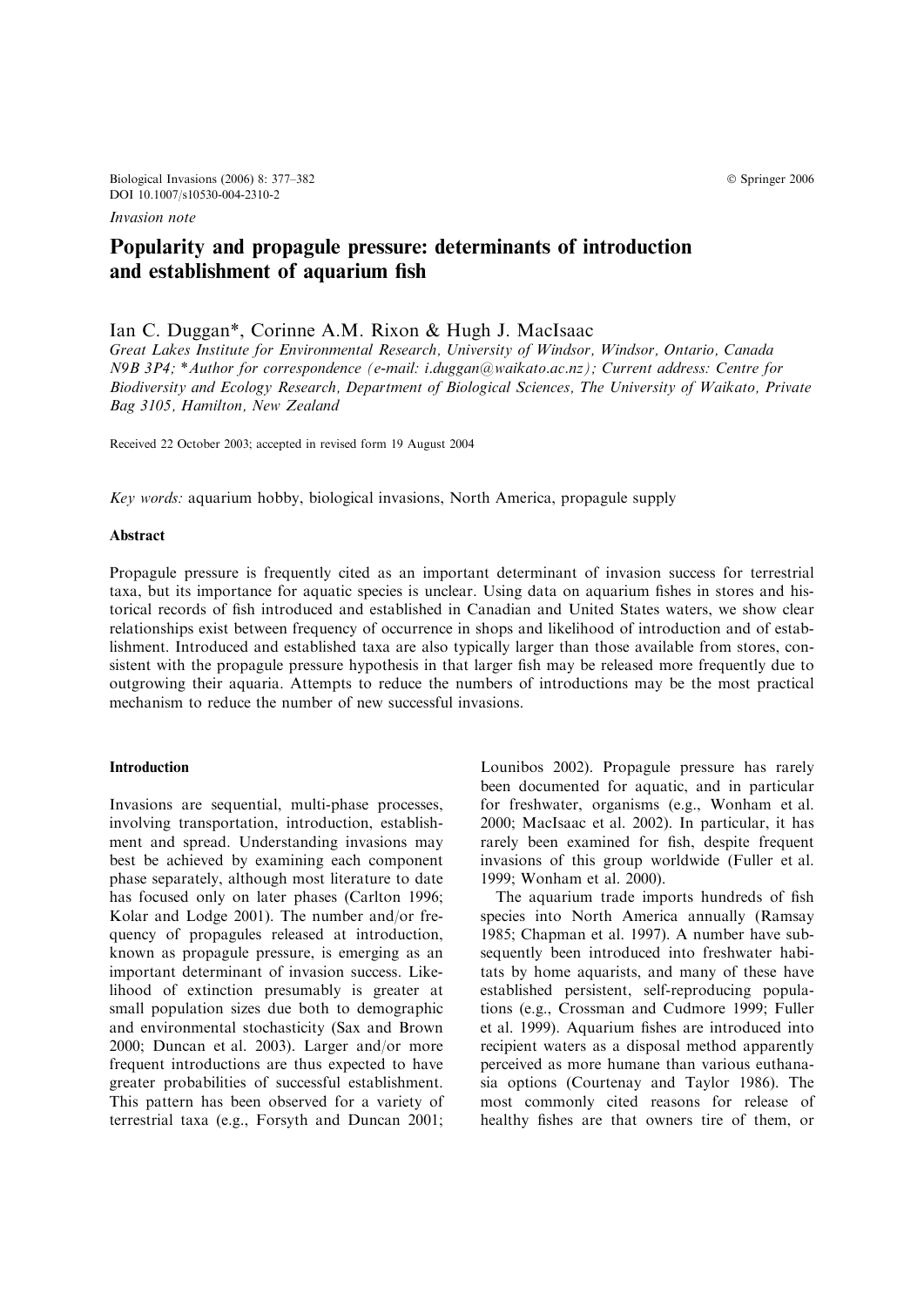that fish become too large or prolific for their aquaria (e.g., Courtenay 1999; Crossman and Cudmore 1999).

Using data of fish occurrence in aquarium stores and from United States and Canadian waters that presumably originated from private aquaria, we test the hypothesis that propagule pressure is a major determinant of introduction and establishment via the aquarium hobby. In addition, we assess other introduction characteristics that may influence establishment success: taxonomic identity and ability to attain large size in aquaria. Recognition of such patterns may improve our ability to predict and reduce the probability of future invasions (Duncan et al. 2003).

### Data collection, analyses and results

Introduction and establishment records of aquarium fish into freshwaters of Canada and the USA were obtained primarily using Fuller et al. (1999), Nelson and Paetz (1992) and the United States Geological Survey (USGS) nonindigenous aquatic species database (http://nas.er.usgs.gov/). We considered records only for deliberate releases from home aquaria. Taxa were considered established even if populations were later eradicated. We found 94 fish species reported as introduced, including 34 established.

We surveyed freshwater fish occurrence from 20 aquarium and pet stores between October 2002 and July 2003. Stores ranged from small, privately owned retailers to large, North American chains, located between Toronto, Ontario, Canada and Macomb County, Michigan, USA. We recorded 308 fish taxa (see Rixon et al. in press), including 54 reported as introduced. Occurrence frequency was calculated for each taxon as the proportion of stores in which that taxon was present, and was used as a proxy measure of propagule pressure. This may provide a better proxy of 'frequency' than of 'numbers' released, although fishes introduced more often have greater chances of occasional release in high numbers. The area we surveyed was smaller than for the introduction data, and popularity of some species may change over time. However, our most frequently occurring taxa are similar to the

most popular fish listed from importation records surveyed in 1971 and 1992 from a broad array of United States ports (Ramsay 1985; Chapman et al. 1997). We thus have confidence that our data represent broader scale spatial and temporal patterns of popularity.

To determine if introduction and establishment is related to propagule supply from private aquaria, we compared occurrences of fishes in Canadian and USA waters with their occurrence frequency in stores. Fishes were grouped into categories of 50 based on store occurrence frequency (i.e., the 50 most frequently occurring, 51–100th most frequently occurring, etc). Because occurrence frequencies overlapped categories (e.g., fishes in 5% of stores could be assigned to the 201–250th or 251–300th most frequently occurring category), species order was randomized within occurrence frequencies; fishes were then assigned to each category based on order listed. Relationships were examined using linear regression (Systat 7.0), with dependent variables  $log_{10}$  transformed for analyses. A strong negative relationship was observed between store frequency and both recorded introduction  $(R^2 = 0.936,$   $P < 0.01$  and establishment  $(R^2 = 0.674, P < 0.05)$  into freshwater habitats (Figure 1).

To examine whether different taxonomic groups are under or over-represented at each



Figure 1. Number of aquarium fish introduced and established in Canadian and United States waters. Fishes were ranked based on frequency of occurrence in stores from most frequently occurring (ranked 1) to least frequently occurring (ranked 308). Fishes are grouped into categories of 50.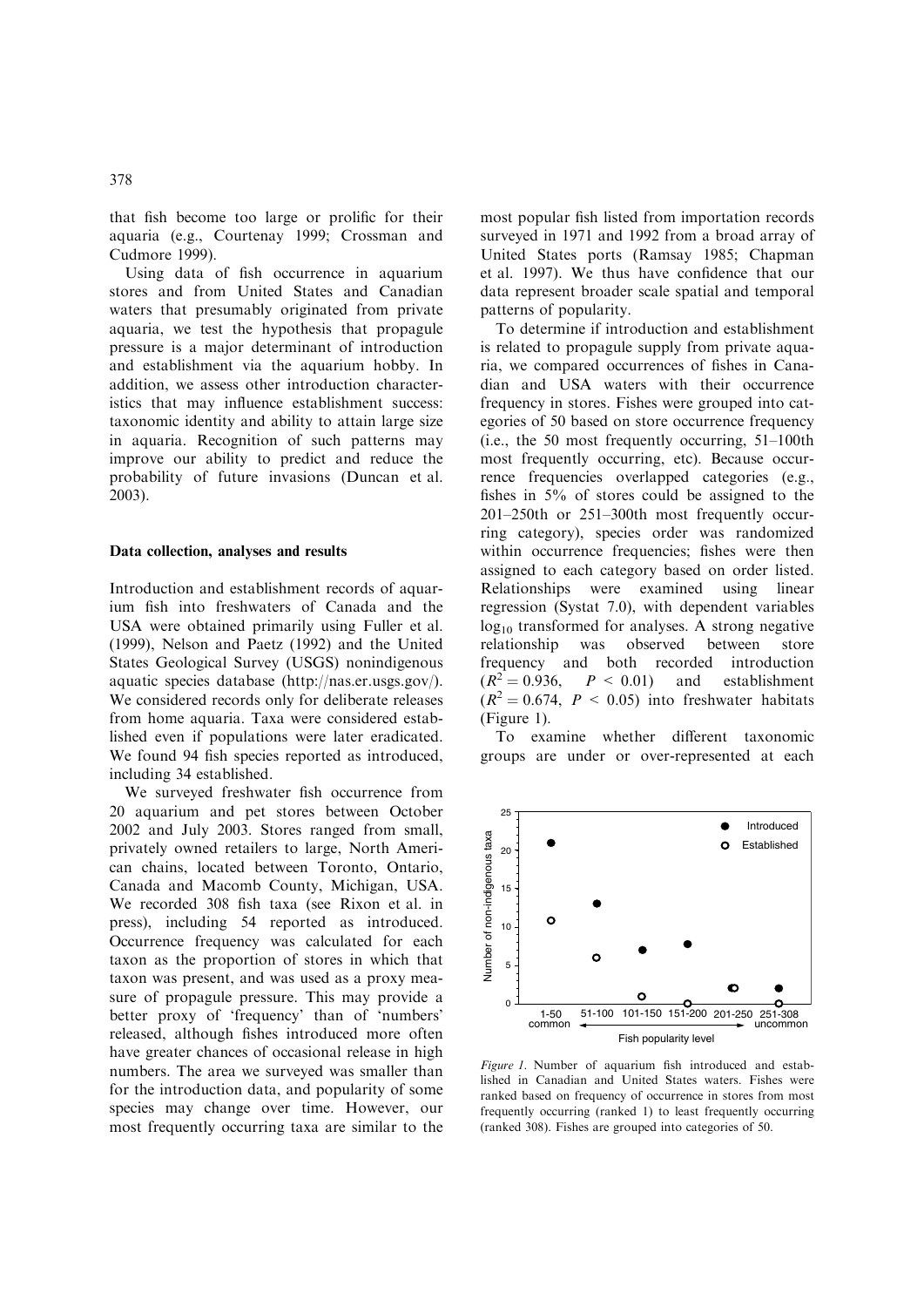invasion phase, we determined: (1) if composition of fish families recorded as introduced correspond to those in stores; and (2) if established taxa are similar in composition to those introduced. These were tested using  $\chi^2$  goodness of fit tests, using the restrictions outlined by Zar (1996). In the introduction phase, for example, the numbers of species introduced for each family were the observed variables, whereas expected frequencies were calculated based on occurrence frequencies in the stores. Where analyses detected differences between frequencies, the family with the greatest contribution to the  $\chi^2$  value was removed, and the remaining families reanalysed to see if these conformed (Zar 1996). Six families had relatively high numbers of introductions  $($  > 5 species) and were used in analyses (Figure 2). Differences were found between frequencies of families in stores and introduced  $(\chi^2 = 37.67,$  $df = 5$ ,  $P < 0.001$ , and between introduction and establishment ( $\chi^2 = 9.27$ ,  $df = 3$ ,  $P < 0.05$ ). Poeciliidae, the second most commonly introduced taxon, was relatively unimportant in store surveys and contributed most to the  $\chi^2$  value (36.68); frequencies of other taxa conformed after its removal. Between introduction and establishment phases, poeciliids also contributed most to the  $\chi^2$  value (8.44); other taxa conformed after its removal. Belodontiidae and Loricariidae were not used in this analysis as they did not meet the requirements for  $\chi^2$  (expected frequencies <2).



Figure 2. Relative proportions of fish families recorded from stores, as introduced and established. Families were included in the plot if they had greater than five species introductions, and are ordered by number of introductions.

Characidiae were highly speciose in stores, and the third most introduced, but had no established species.

To test if introduction and establishment is related to taxa outgrowing tanks, we compared maximum obtainable fish lengths between each invasion phase. Maximum lengths for introduced and 287 store fish taxa were obtained from the Fishbase database (Froese and Pauly 2002); others were identifiable only to genera, were hybrids, or are apparently undescribed species. Species were divided into five length classes, each typically twice the length of the previous class, providing similar numbers of introductions in each. Analyses were performed as for taxonomic groupings. An additional comparison was made between length ranges of all store species and the most common 94 species (equal to the number reported as introduced) to determine if length differences exist based on popularity. Most fishes in stores are small, and become less common with increasing length (Figure 3). Comparing all species from stores to the top 94, higher proportions of more common fishes are smaller in length, and less frequent taxa tend to be larger. Chi-square analysis indicated differences between fishes in stores (all 287) and introduced  $(\chi^2 = 35.62, df = 4, P < 0.001)$ . Differences were greatest at the extremes, with the > 80 cm length range contributing most to the  $\chi^2$  value  $(\chi^2 = 16.57;$  higher frequency of fishes introduced



Figure 3. Relative proportions of different length classes of fishes recorded from stores, as introduced and established. For stores, plots are made for all species from which length data could be obtained, and for the 94 most frequently occurring species.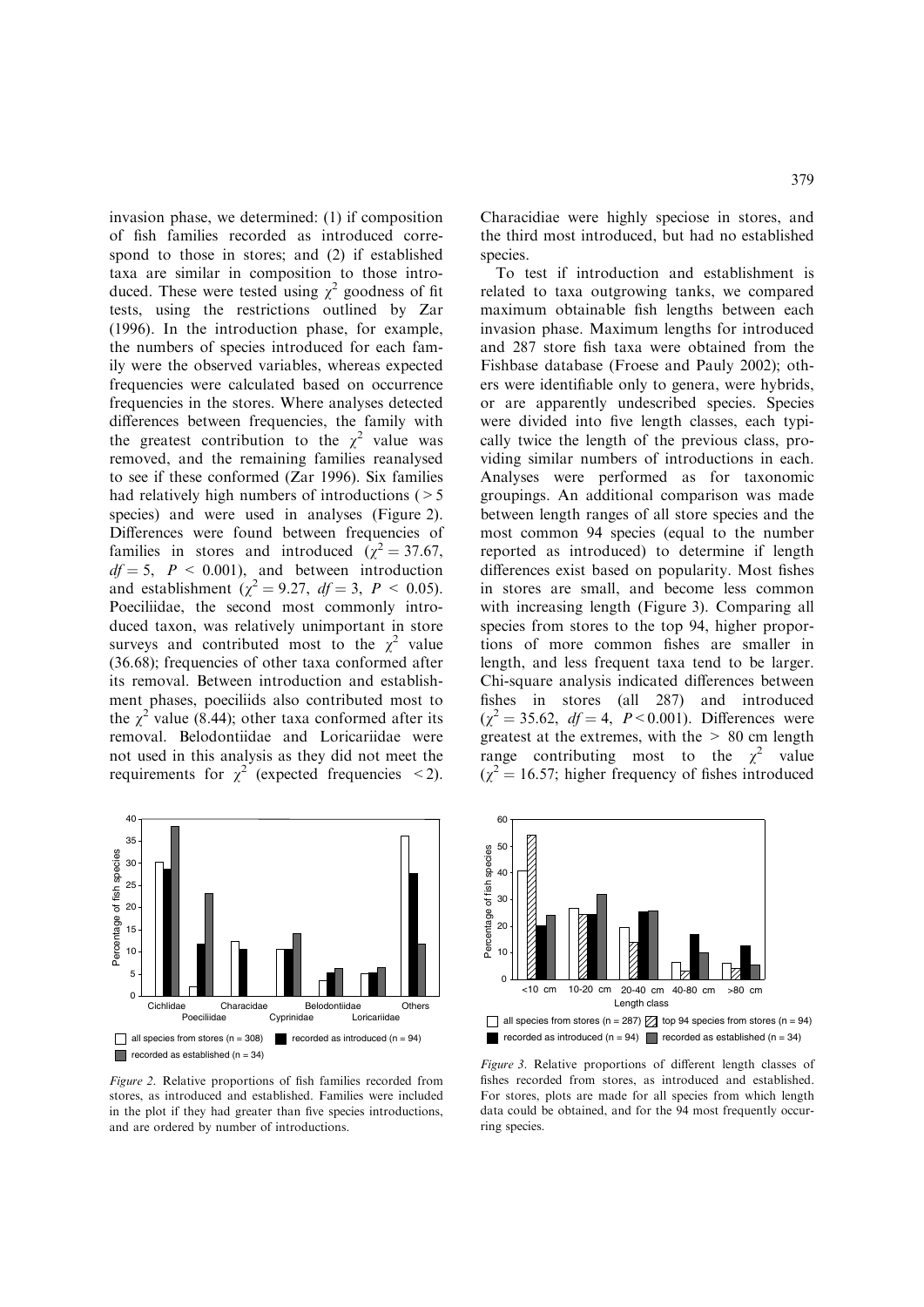in this length range) followed by  $\lt$  10 cm  $(\chi^2 = 9.74;$  lower frequencies introduced). Length distributions between introduced and established fishes differed  $(\chi^2 = 10.45, df = 4, P < 0.05)$ without removal of the 10–20 cm length class  $(\chi^2 = 8.44)$ . Overall, maximum fish lengths were greater for those introduced (median length  $= 24.2$  cm) or established (15.5 cm) than for those most common (top 94 species; 8.9 cm) or present (all species; 12 cm) in stores.

### Discussion

Our study shows clear relationships between occurrence frequency of fish in aquarium stores and their introduction and establishment in freshwater habitats. This suggests that species more readily available to hobbyists are introduced more frequently and in greater numbers than rare species. 'Popularity' therefore appears to be an important determinant of invasions from aquarium release. Introduction effort through high propagule release sizes and/or frequencies, known collectively as propagule pressure, is increasingly recognised as one of the best correlates of establishment success (e.g., Forsyth and Duncan 2001; Lounibos 2002). Our results are among the first to document similar trends for freshwater organisms. However, we acknowledge our measure of propagule supply, popularity in stores, is removed from actual introduction efforts. From stores, a subset will first be kept in home aquaria, and only a proportion of these will be released. Nevertheless, our results indicate that attempts to reduce the numbers of aquarium fish released may well be the most practical method for reducing the invasion rate by this vector. It also strengthens the importance of using a measure of propagule supply in predictive models of aquarium fish invasion threats (e.g., Rixon et al. in press). With human population growth, and associated growth of the aquarium hobby, inoculation frequency and subsequent establishment by this vector is likely to increase with time.

Occurrence frequency in stores explained much of the variation in the introduction and establishment data. However, 40 introduced species were not found in our stores. Firstly, our aim was not

to visit stores until all introduced fish species were found, but rather it was to assess the relative popularities of the common species. Secondly, in compiling our dataset of introductions we employed a liberal approach, including species listed as released by aquarists even if alternative vectors were listed; this was the case for most of those fishes not found (e.g., Fuller et al. 1999). Others may not be present in the aquarium trade or are rare taxa. Thousands of fishes are estimated to be part of this industry, with most being uncommon (Ramsay 1985). Based on importation records, Chapman et al. (1997) recorded 730 aquarium fish species entering the USA in October 1992; thus, if we obtained a more elaborate dataset, potentially recording more introduced species, the relationship would likely not remain linear, but instead form a strong exponential decay curve. Not having recorded some introduced species in stores therefore does not undermine the patterns we observed.

The importance of store occurrence frequency to species' introductions was reflected in the family data at each invasion phase. However, an over-representation of poeciliid introductions was found relative to that in stores. This may reflect the high number established relative to introduced, as species will more likely be recorded if their populations persist. Some poeciliids are among the most popular aquarium fishes, largely as they are hardy and easy to breed (Axelrod et al. 1995). Such characteristics may be advantageous for establishment. Our occurrence frequency from stores may also underestimate poeciliid importance, as common species are sold in many varieties (e.g., mollies, guppies, swordtails and platies). Some species were perhaps not recognised due to taxonomic difficulties, e.g., the introduced Poecilia mexicana and P. peterensis are members of the P. sphenops and P. latipinna species complexes, respectively. These may thus have been present but were not distinguished from their congeners. Characidae were common in stores and introduced, although none have established. A likely reason is small release sizes, as many introductions are reported as single individuals, e.g., black pacu, red piranha. This may reflect their keeping in small numbers due to large size and aggressive nature.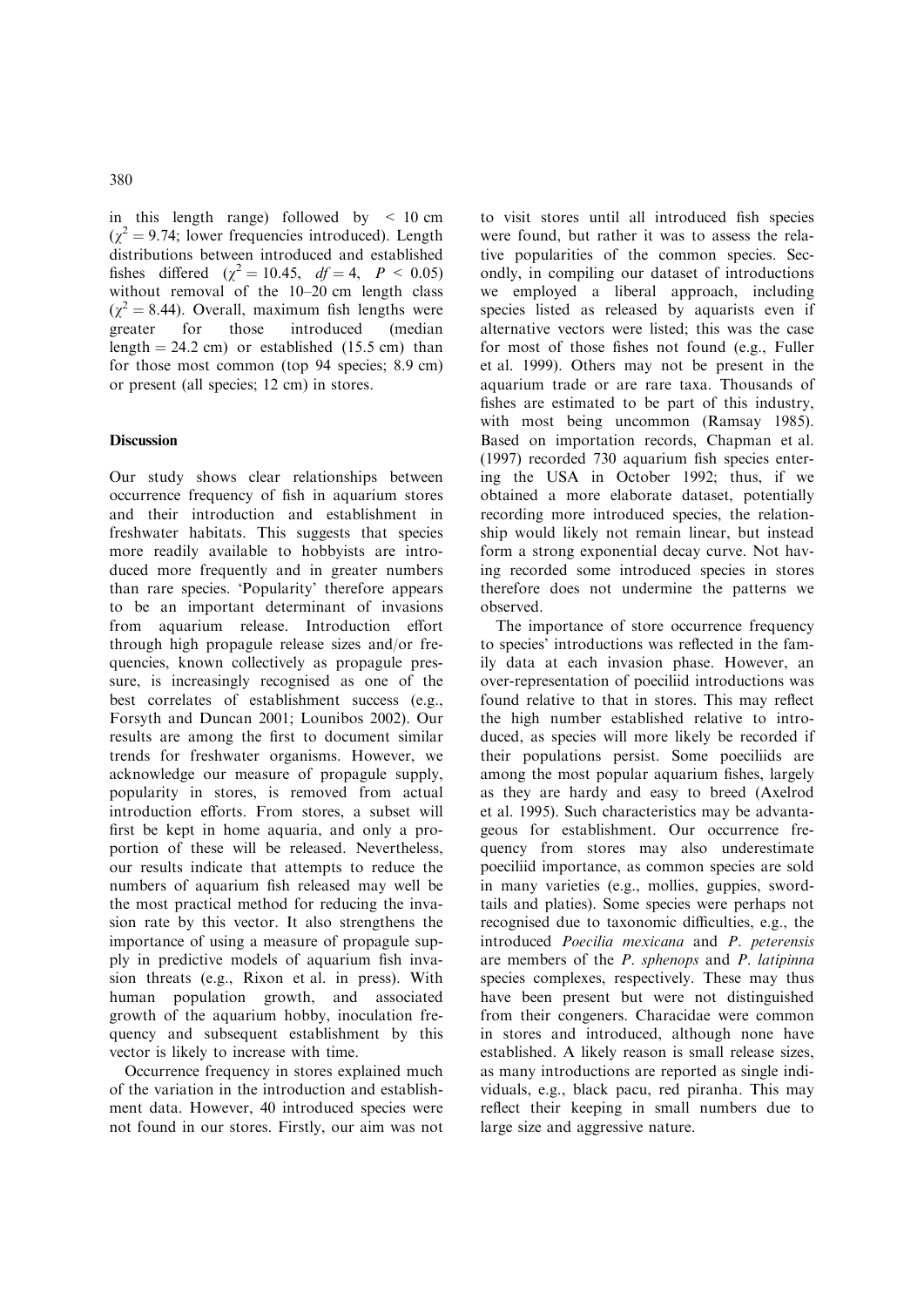Introduced and established taxa typically had larger maximum lengths than those from stores, consistent with the hypothesis that larger fish are released more frequently. However, alternative reasons confounding this are that larger fish, although perhaps less commonly introduced due to lower store occurrences, survive longer and are caught more easily than smaller fish, e.g., common fishing methods capture larger fish more efficiently (e.g., Vaux et al. 1995). That greater proportions of smaller fish were found established than introduced provides evidence that smaller fish may be introduced more frequently than is observed, with smaller, short lived, species that do not establish less likely to be found.

Most aquarium fishes recorded as introduced have not established populations. Besides propagule supply, environmental factors relating to growth and reproductive success are critical. For releases into temperate regions, climatic mismatch is undoubtedly important as most aquarium species are native to the tropics (Chapman 2000). More tropical latitudes (e.g., Florida) and geothermal areas thus have disproportionately high numbers both introduced and established. Because of such large-scale variability in habitat, and of regional importation regulations, factors responsible for invasion success beyond propagule supply require regional assessment. However, any observed trends should be considered secondary determinants of the invasion process.

In conclusion, popularity is apparently an important factor associated with invasion success of fishes from private aquaria. Courtenay and Stauffer (1990) stated any aquarium fish has the potential to be released at some time. Indeed, we believe that most popular species have already been released into Canadian or USA waters. Many likely go unrecorded, failing to establish populations due to inadequate propagule sizes or subsequent factors affecting survival and reproduction. The relationships between popularity and introduction or establishment likely apply to other taxa in the aquarium trade (e.g., molluscs, plants), and also to other vectors where organisms are commercially purchased (e.g., live fish from food markets, bait fish). In order to prevent future invasions by such industries, strategies to reduce propagule supplies such as education of possible ecological and legal consequences of release, or an ability to return unwanted organisms to stores, must be utilized (e.g., Courtenay and Taylor 1986).

#### Acknowledgements

We thank N. Bergeron, R. Colautti, S. Bailey, K. Nandakumar, V. Rixon and D. Gray for assistance and discussion. We acknowledge financial support from NSERC and the (Canada) DFO Aquatic Invasive Species research chair to HJM. ICD was supported, in part, by funds from the USA. National Sea grant program. Two anonymous referees and Dr R. Thresher provided comments that improved our manuscript.

#### References

- Axelrod HR, Burgess WE, Emmens CW, Pronek N, Walls JG and Honziker R (1995) Dr Axelrod's mini-atlas of freshwater aquarium fishes. T.F.H. Publications Ltd., New Jersey
- Carlton JT (1996) Pattern, process, and prediction in marine invasion ecology. Biological Conservation 78: 97–106
- Chapman FA (2000) Ornamental fish culture, freshwater. In: Stickney RR (ed) Encyclopedia of Aquaculture, pp 602–610. John Wiley and Sons, New York
- Chapman FA, Fitz-Coy SA, Thunberg EM and Adams CM (1997) United States of America trade in ornamental fish. Journal of the World Aquaculture Society 28: 1–10
- Courtenay Jr WR (1999) Aquariums and water gardens as vectors of introduction. In: Claudi R and Leach JH (eds) Nonindigenous Freshwater Organisms: Vectors, Biology, and impacts, pp 127–128. Lewis Publishers, Boca Raton
- Courtenay Jr WR and Stauffer Jr JR (1990) The introduced fish problem and the aquarium fish industry. Journal of the World Aquaculture Society 21: 145–159
- Courtenay Jr WR and Taylor JN (1986) Strategies for reducing risks from introductions of aquatic organisms: a philosophical perspective. Fisheries 11: 30–33
- Crossman EJ and Cudmore BC (1999) Summary of North American fish introductions through the aquarium/horticulture trade. In: Claudi R and Leach JH (eds) Nonindigenous Freshwater Organisms: Vectors, Biology, and Impacts, pp 129–134. Lewis Publishers, Boca Raton
- Duncan RP, Blackburn TM and Sol D (2003) The ecology of bird introductions. Annual Review of Ecology, Evolution, and Systematics 34: 71–98
- Forsyth DM and Duncan RP (2001) Propagule size and the relative success of exotic ungulate and bird introductions to New Zealand. The American Naturalist 157: 583–595
- Froese R and Pauly D (eds) (2002) FishBase. www. fishbase.org
- Fuller PL, Nico LG and Williams JD (1999) Non-indigenous fishes introduced into inland waters of the United States.